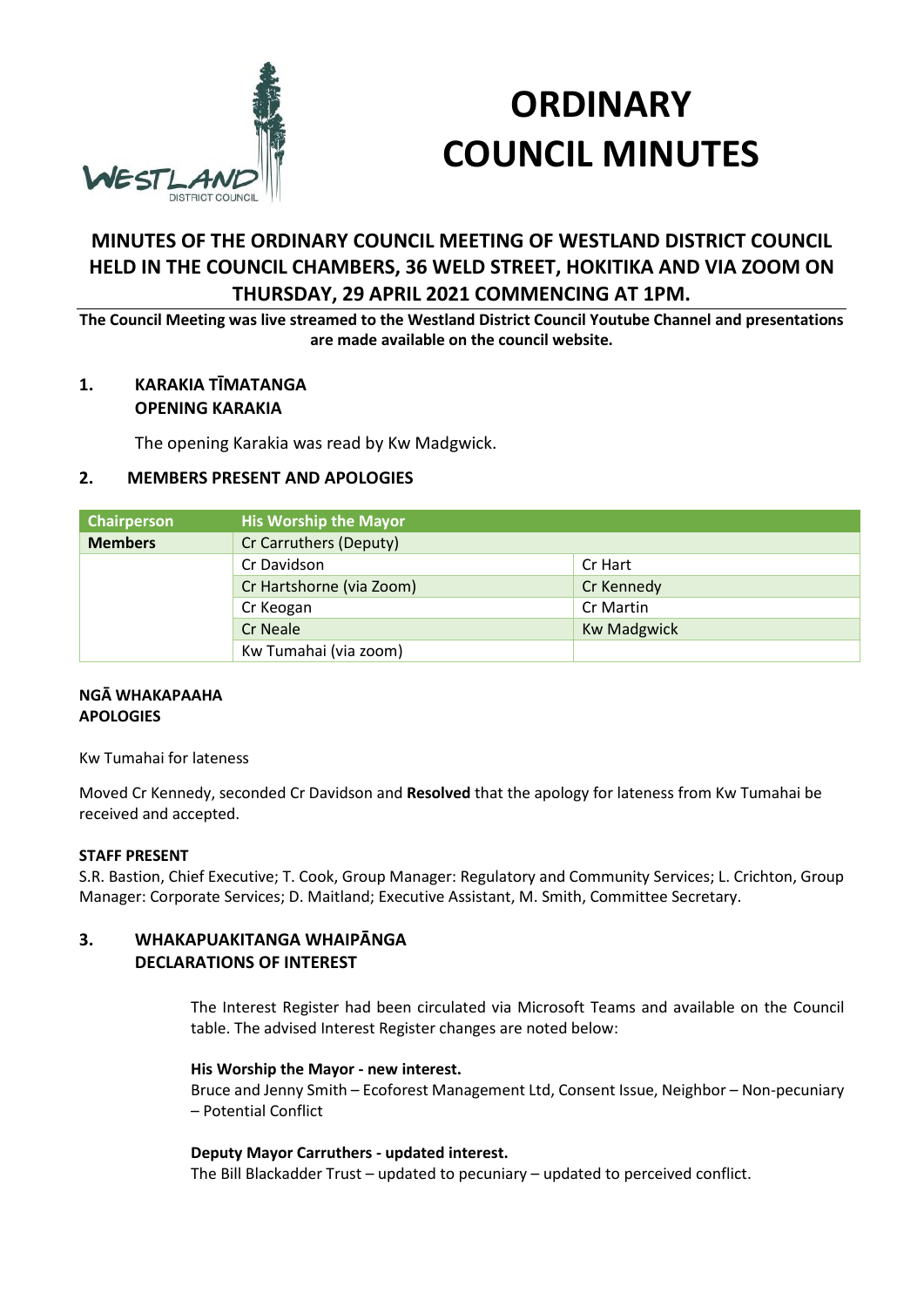**Cr Martin - updated and new interest.**  Lions Club of Hokitika – undated title from Treasurer to incoming President. Byte, Mawhera Digital Hub, Governance Member – Non pecuniary – Perceived conflict.

# **4. NGĀ TAKE WHAWHATI TATA KĀORE I TE RĀRANGI TAKE URGENT ITEMS NOT ON THE AGENDA**

There were no urgent items of business not on the Council Agenda.

# **5. NGĀ MENETI O TE HUI KAUNIHERA MINUTES OF MEETINGS**

The minutes of the previous meeting were circulated separately via Microsoft Teams.

## **Ordinary Council Meeting Minutes – 25 March 2021**

Moved Cr Kennedy, seconded Cr Martin and **Resolved** that the Minutes of the Ordinary Council Meeting held on the 25 March 2021 be confirmed as a true and correct record of the meeting.

The Chair **Approved** that their digital signature be added to the confirmed Council Meeting Minutes of 25 March 2021.

## **6. ACTION LIST**

The Chief Executive spoke to the Action List and provided the following updates:

## **Kaniere Cycle Trail & Crossing**

The materials have been received for the crossing and are ready to be installed. The site for the crossing has been agreed. As part of the works planned at the crossing, additional footpaths are to be created and the road is to be realigned and changed to a T intersection.

## **Fox Landfill**

The river clean-up has been completed by Glacier Guides and the remaining rubbish from the Fox landfill has being relocated to the Butlers landfill and signed off by an external independent auditor. The tender for the Butlers landfill will be presented at the May council meeting.

## **Iwi representation around the Council table**

A number of Councils have to be on board to move further with this. Unlikely to meet the May remit process deadline. Currently a lot of movement within Local Government around the area of Maori ward development.

## **Hokitika Waste Water Treatment Plant**

Report to council today to form an oversight committee with local Iwi stakeholders. \$1.5m from the 3 Waters Reform review funding is been used for the design and stakeholder process. Stantec have been commissioned to lead the project on behalf of Council.

#### **Committee/Subcommittee Meetings Structure**

Report to be presented before Council today.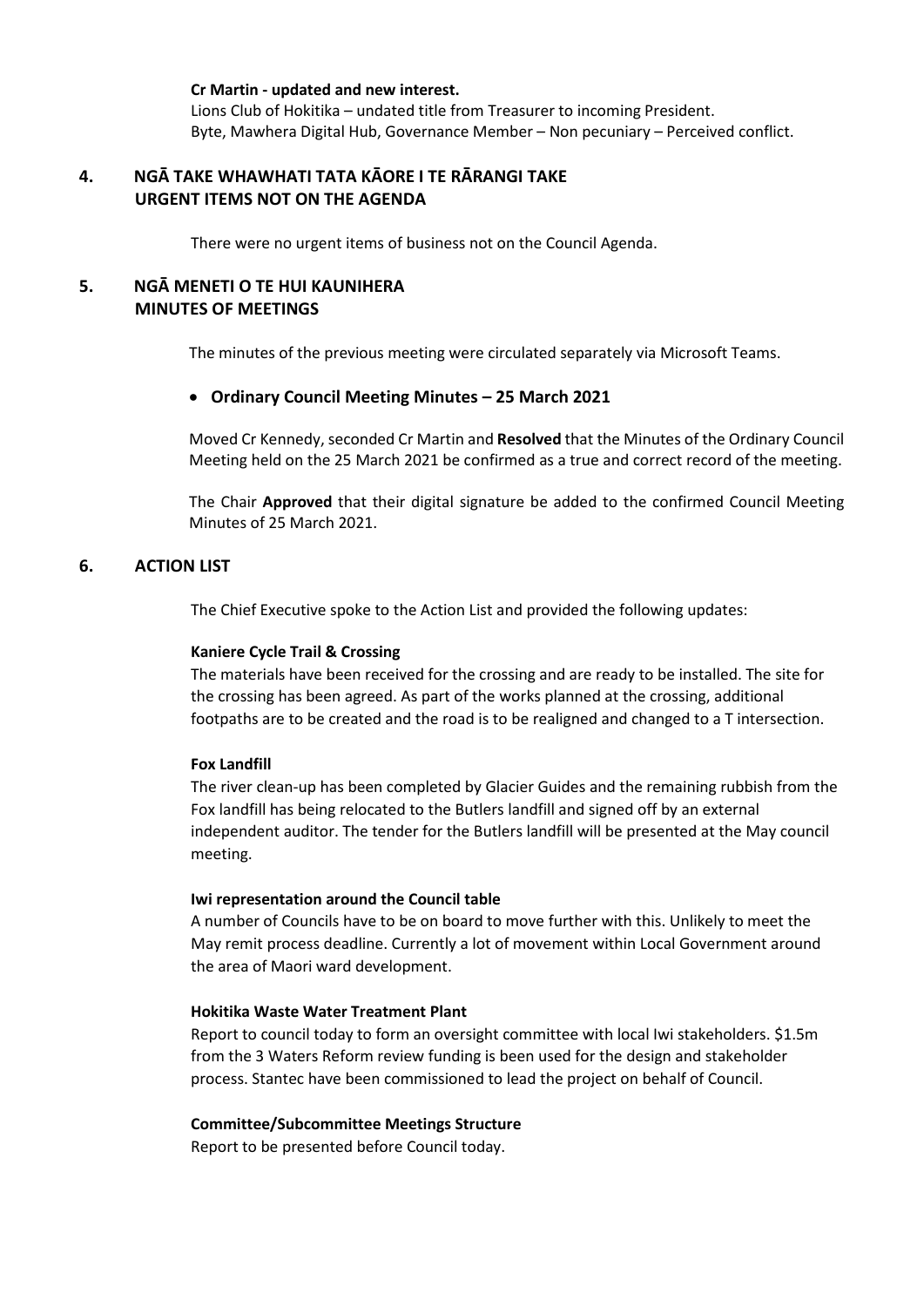## **Gillespies Beach Miners Cemetery Closure**

The 30 day timeframe for reply from the effected members of the community has expired with no response. This action is now considered closed.

## **Speed Limit Register Review – Stage 2**

Stage 2 is on hold due to the national NZTA speed limit reviews, 1<sup>st</sup> May will implement the adopted changes including the 30km central business district zone.

#### **Ross Chinese Gardens – Flooding issues**

All stakeholders have agreed on a lake level. The work means realigning Jones Creek WDC to undertake culvert works. Westland District Council is taking the lead to develop this and the consent process.

#### **Enviroschools Letter**

Has been sent to the West Coast Regional Council, no reply as yet.

#### **Mark Davies, DOC to speak at an upcoming Council Meeting**

Scheduled to speak at the May Council Meeting.

# **Workshop with Westland Holdings Limited Directors and Destination Westland.**

Scheduled to speak at the May Council Meeting.

#### **Kumara Gardens**

Discussion is yet to be finalised with the community group. To make contact to progress with this.

#### **Jobs for Nature**

Update scheduled for the May Council Meeting.

## *Kw Tumahai entered the Council Chambers at 1.07pm.*

Moved Cr Keogan, seconded Cr Hart and **Resolved** that the updated Action List from the Chief Executive be received, with the below amendments/updates:

#### Kaniere Crossing:

- Send out to elected members a sketch plan for the road change to a T junction.
- To advise elected members when the work is scheduled to start and finish.

Enviroschools Letter:

- Send a copy to elected members.

Jobs for Nature:

- Combine with the invitation to speak from Mark Davies, Department of Conservation.
- Mike Meehan (Chair) to be invited to provide an update to elected members on funding distribution.

# **7. NGĀ TĀPAETANGA PRESENTATIONS**

**Te Tai o Poutini Plan (TTPP) Fast Track Proposal**

Jo Armstrong, Project Manager spoke to this presentation via zoom. The topics covered were: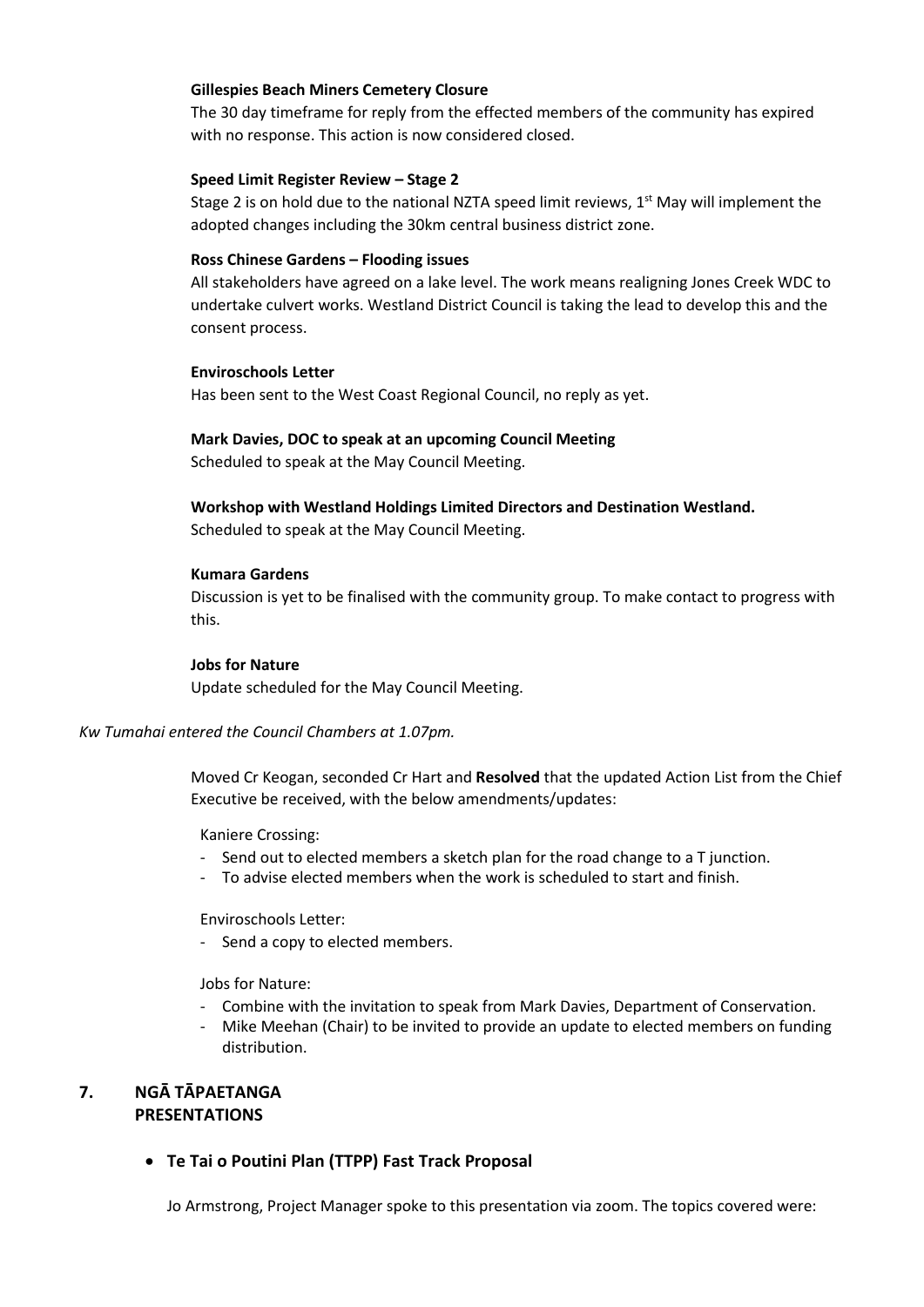- The Catalyst: Resource Management Act (RMA) Reform.
- Why Accelerate the TTPP?
- Risk and Benefits of Accelerating TTPP Development.
- Resourcing Implications for Council and Iwi Staff

Moved Cr Kennedy, seconded Cr Martin and **Resolved** that the Te Tai o Poutini Plan (TTPP) Fast Track Proposal presentation from Jo Armstrong, Project Manager from the Te Tai o Poutini Plan be received.

# **Junk2Funk Concept, Walls Motors Site**

Claire O'Connell, Producer spoke to this presentation. The topics covered were:

- Co Lab and Makerspace.
- Junk to Funk Wearable Arts Awards Space.
- Start Up and Hot Desk Spaces.
- Community Events and Classes.
- Proposed use of Spaces.
- Website Layout.
- Revenue Streams.
- Why consider the proposal.
- Possible Collaborations.
- How to move forward.
- Junk to Funk Concept.

Moved Cr Keogan, seconded Cr Hartshorne and **Resolved** that:

- A) Council supports the concept and offers support that does not extend to financial support.
- B) Council supports His Worship the Mayor writing letters of support for any funding applications undertaken towards this project.

Moved Cr Kennedy, seconded Cr Hart and **Resolved** that the Junk2Funk Concept, Walls Motors Site presentation from Clair O'Connell, Producer at Junk2Funk Wearable Arts be received.

# **8. PŪRONGO KAIMAHI STAFF REPORTS**

# **Financial Performance as at March 2021**

The Finance Manager spoke to this item and advised the purpose of this report is to provide an indication of Councils financial performance for nine months to 31 March 2021. He highlighted that the forecasted grant income for the year has been adjusted for clarity as requested by the elected members at the previous meeting.

*Cr Hartshorne left the meeting via zoom at 2.33pm and returned at 2.40pm.* 

## *Actions:*

- *Members requested an aged analysis of the rates debtors, the quarterly report to be recirculated.*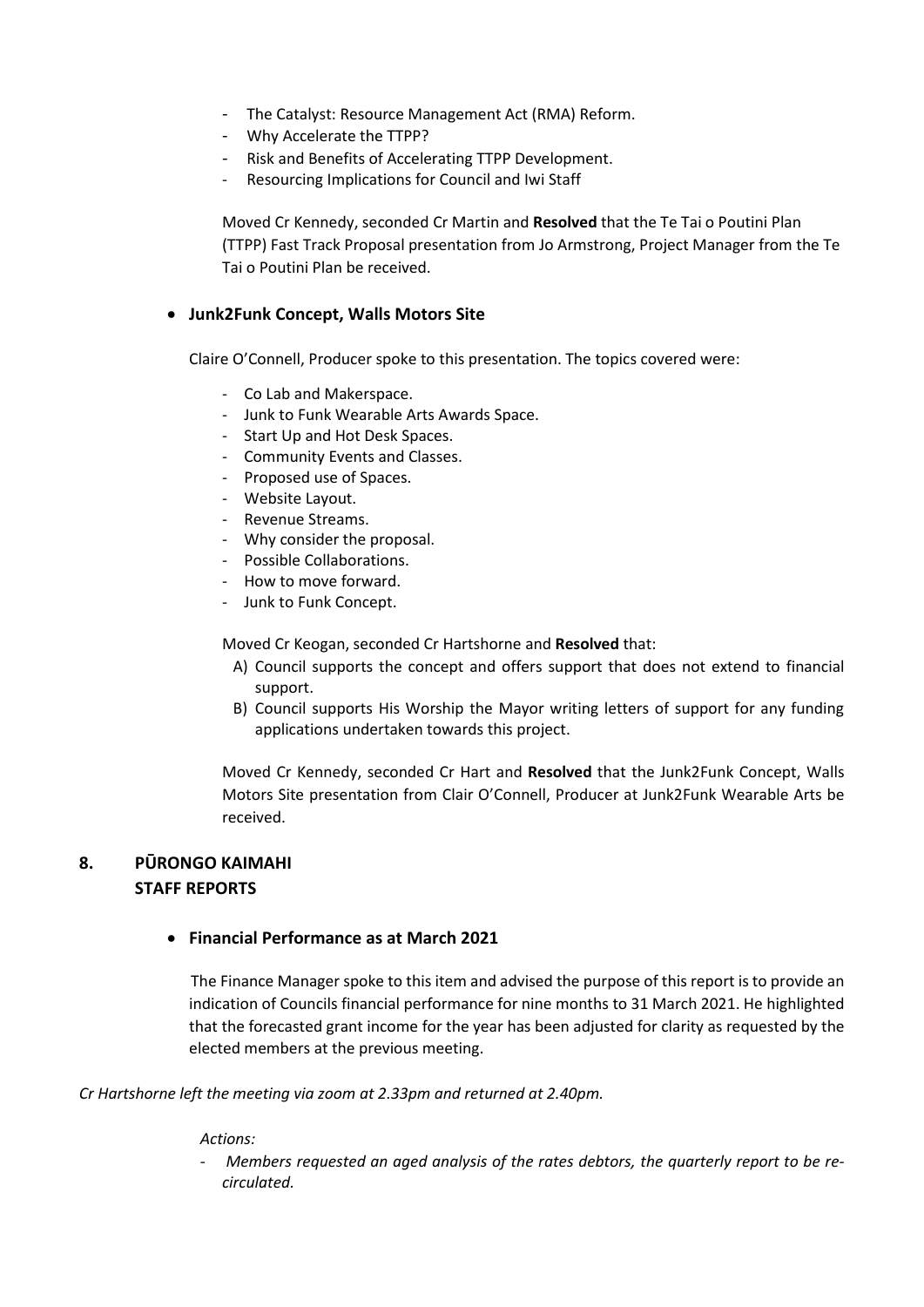- *The Chief Executive to follow up on playground equipment installation progress, to update Cr Hartshorne directly.*
- *To provide a living document of external grant funding received over the last 3 years for Westland District Projects.*

Moved Cr Neale, seconded Cr Davidson and **Resolved** that the Financial Performance as at March 2021 report from the Finance Manager, Westland District Council be received.

# **Road Naming for Unnamed Roads in Kumara and Takutai**

The Transportation Manager spoke to this item and advised the purpose of this report is to assign road names to two unnamed roads within the District.

The elected members discussed the road name options presented and requested further investigation take place allowing for the consideration of Maori names.

Moved His Worship the Mayor, seconded Cr Davidson and **Resolved** that:

- A) Council receive the report.
- B) Council resolves not to accept any of the names recommended in the report pending investigation of alternative options.

## **Proposed Committee Restructure**

The Chief Executive spoke to this item and advised the purpose of this report is to recommend to Council a proposal to restructure the existing Standing Committees and Sub-Committees and that consideration be given to meeting frequency to recognise that elected members and Iwi representatives have commitments to other organisations, boards and committees outside of Council.

The elected members discussed the changes and resolved on the proposed committee restructure below.

Moved Deputy Mayor Carruthers, seconded Cr Hart and **Resolved** that:

- A) Council receives the report.
- B) That Council adopt the amended Committee structure in Appendix 1 as follows:

Standing Committees:

- Audit and Risk Committee
- Capital Projects and Tenders Committee
- Planning Committee
- Community Development Committee
- CE's Review Committee

Subcommittee:

West Coast Wilderness Trail Subcommittee

Disestablishment and/or transfer of the following delegations

- Economic Development Committee
- Parks, Reserves and Environment Subcommittee
- Regulatory delegations transferred to full Council.
- C) That Council adopt the amended Terms of Reference for the 5 Standing Committees.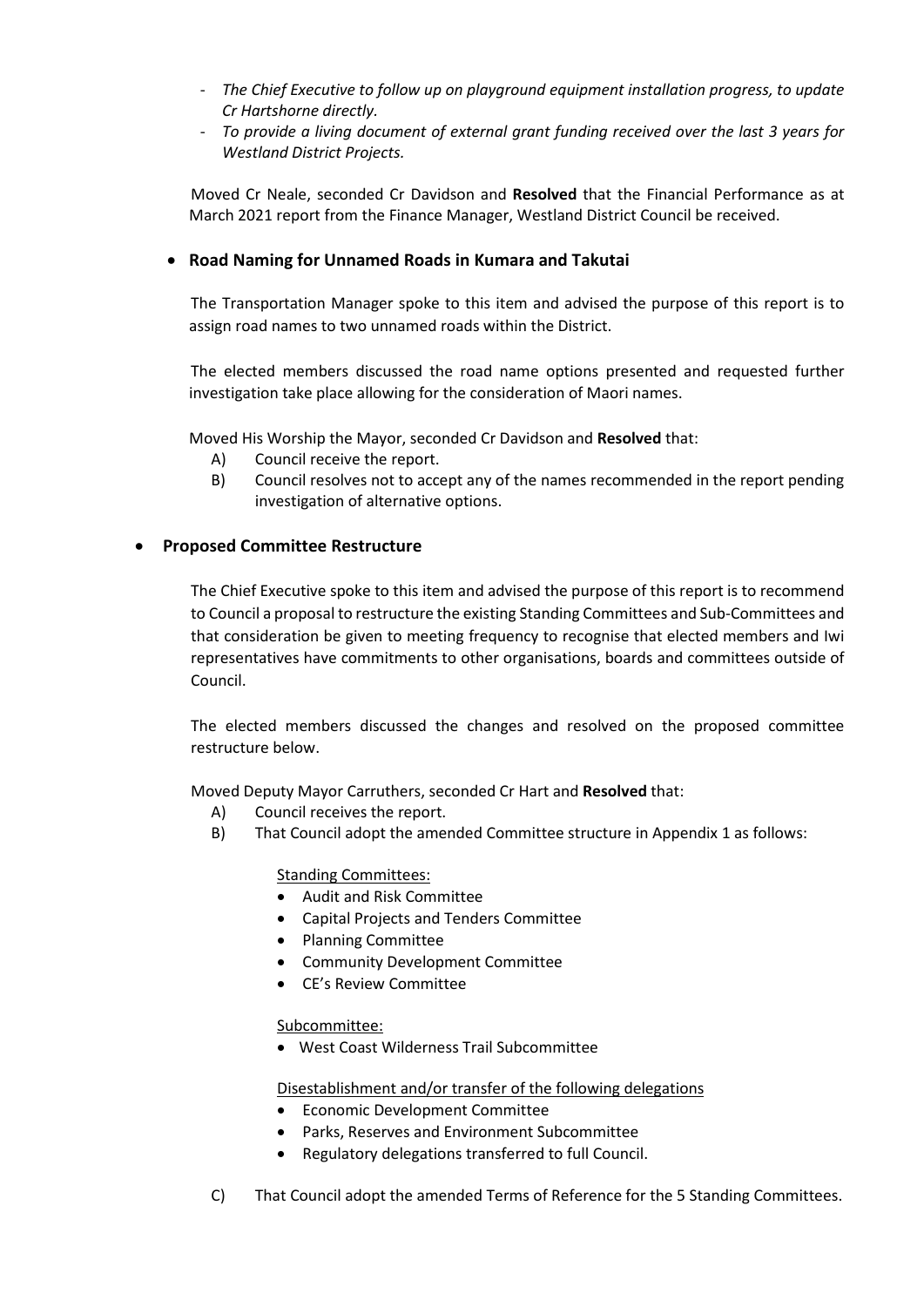- D) That the meeting calendar be updated to reflect the frequency and scheduling of Committee Meetings.
- E) That Council approves that the Terms of Reference for the Committee structure be updated accordingly:

| <b>Committee</b>                                       | <b>Representation</b>                                                                                                                                                                                                                                                                                                                                                                                                                                                                                                                                                        |
|--------------------------------------------------------|------------------------------------------------------------------------------------------------------------------------------------------------------------------------------------------------------------------------------------------------------------------------------------------------------------------------------------------------------------------------------------------------------------------------------------------------------------------------------------------------------------------------------------------------------------------------------|
| <b>Audit and Risk Committee</b>                        | - Add Deputy Mayor Carruthers to the Committee<br>- Quorum changed to the Chair plus 2 members (must include 1 Councillor)<br>- Added to internal controls:<br>Oversee health and safety requirements<br>Review policies (not bylaws)<br>Monitor Insurance polices                                                                                                                                                                                                                                                                                                           |
| <b>Capital Projects and Tenders</b><br>Committee       | - Added to delegations:<br>Review risk profiles for projects.<br>- Change frequency of meetings to, the Committee shall meet as and when<br>required.                                                                                                                                                                                                                                                                                                                                                                                                                        |
| <b>Community Development</b><br>Committee              | - Remove Deputy Mayor Carruthers from the Committee<br>- Add Cr Kennedy to the Committee<br>- Quorum changed to the Chair plus 2 members<br>- Responsibilities now delegated to the Planning Committee:<br>Sports, recreation and leisure services and facilities<br>Open Spaces in the public realm: Parks, reserves, gardens, cemeteries,<br>memorials, statues and public art.<br>Hokitika CBD Revitalisation<br>- Responsibilities now to full Council:<br><b>Civic Awards</b><br>- Added to membership:<br><b>Community Representation</b>                              |
| Economic Development<br>Committee                      | - Disestablished with responsibilities moved to full Council.<br>- Council Controlled Organisations (CCO's) to report to full Council.                                                                                                                                                                                                                                                                                                                                                                                                                                       |
| <b>Planning Committee</b>                              | - Name changed from the Planning and Regulatory Committee<br>- Add Cr Neale to the Committee<br>- Add Cr Keogan to the Committee<br>- Quorum changed to the Chair plus 2 members<br>- Responsibility for oversight of Council's Planning Functions<br>- Responsibilities removed from the committee and moved to full Council:<br>Te Tai o Poutini Plan Update<br><b>Regulatory Functions</b><br>- Add/invite Heritage and cultural representation from the Westland<br>District<br>- Add/invite Community representation from the Southern, Northern and<br>Hokitika Wards. |
| Chief Executive's Review<br>Committee                  | No change                                                                                                                                                                                                                                                                                                                                                                                                                                                                                                                                                                    |
| West Coast Wilderness Trail                            | No change                                                                                                                                                                                                                                                                                                                                                                                                                                                                                                                                                                    |
| Subcommittee                                           |                                                                                                                                                                                                                                                                                                                                                                                                                                                                                                                                                                              |
| Parks, Reserves and<br><b>Environment Subcommittee</b> | - Disestablished with responsibilities moved to the Planning Committee.<br>- Subcommittee members be invited to join the new Reserves<br>Management Plan Working Group.                                                                                                                                                                                                                                                                                                                                                                                                      |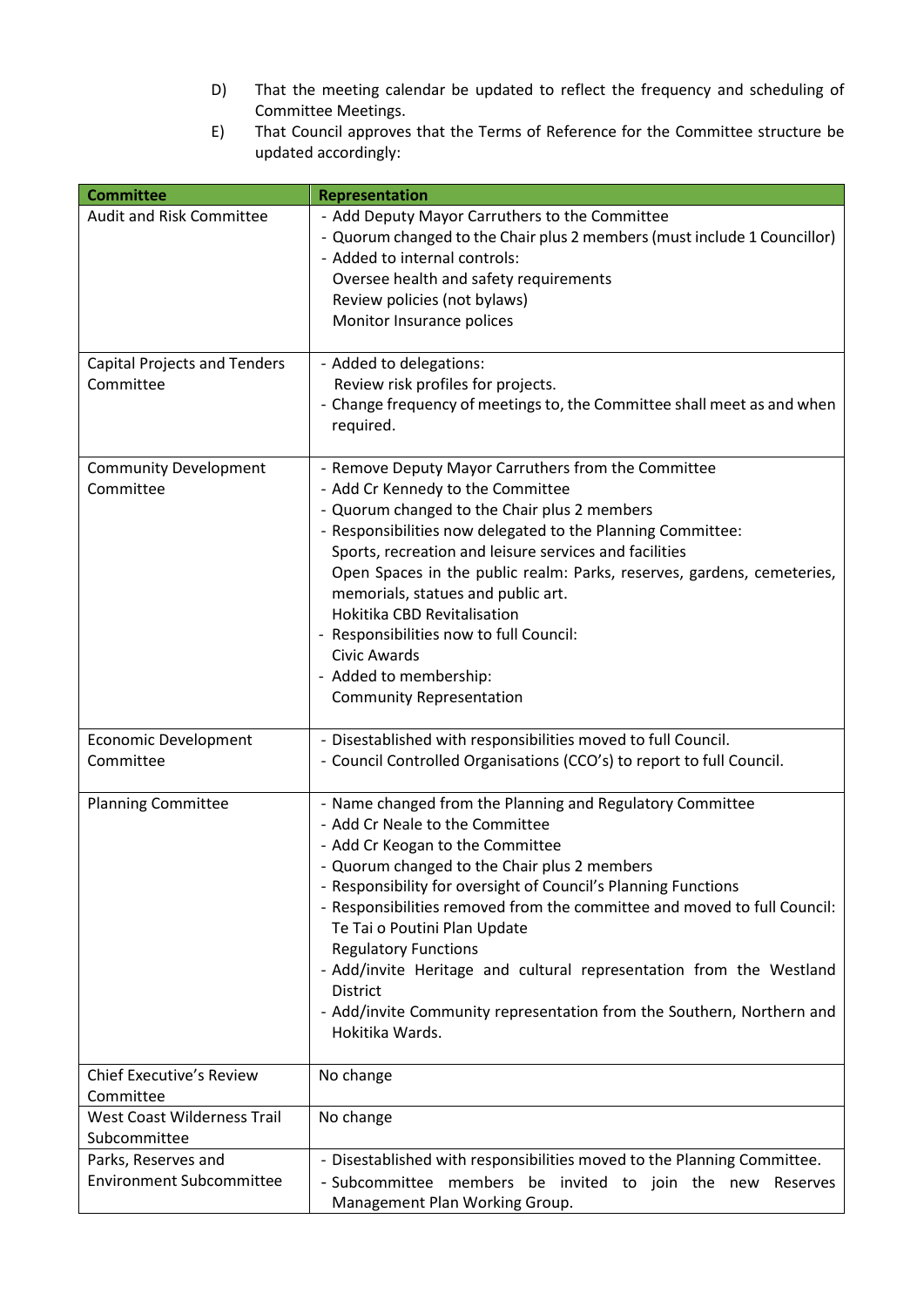| Hokitika Waste Water<br><b>Treatment Plant Oversight</b> | Subcommittee to be established and Terms of Reference adopted.      |
|----------------------------------------------------------|---------------------------------------------------------------------|
| Subcommittee                                             |                                                                     |
|                                                          |                                                                     |
| Reserves Management Plan                                 | New working group be to be formed.                                  |
| <b>Working Group</b>                                     |                                                                     |
| Moved to Full Council                                    | - Responsibilities now moved to full Council:                       |
|                                                          | Civic Awards                                                        |
|                                                          | <b>Economic Development Committee Functions</b>                     |
|                                                          | Te Tai o Poutini Plan Update, added as a standing item to Council's |
|                                                          | Agenda                                                              |
|                                                          | <b>Bylaws</b>                                                       |
|                                                          | <b>Regulatory Functions</b>                                         |
|                                                          | Council Controlled Organisations (CCO) reporting                    |
|                                                          |                                                                     |

*Cr Hartshorne left the meeting via zoom at 2.49pm and returned at 3.09pm. Cr Neale tendered an apology for needing to leave early at 3.50pm.* 

The following Agenda item was taken out of order.

# **10. CITIZENSHIP CEREMONY**

The following new citizens to the Westland District attended the meeting to undertake their Form or Oath and Swear Allegiance to Her Majesty the Queen of New Zealand before His Worship the Mayor and Councillors.

As citizenship ceremonies were cancelled in 2020 due to COVID-19. Council decided to invite those that had received their citizenship through the mail out process to be acknowledged over following two months Council Meetings, the first round of lockdown recipients are also included below.

| <b>NAME</b>                                      | <b>FORM OF OATH</b> |
|--------------------------------------------------|---------------------|
| 2021 Recipients                                  |                     |
| Liala Gianstefani                                | Affirmation         |
| Ponarasage Prabath Buddika Jayawardana           | Affirmation         |
|                                                  |                     |
| 2020 COVID - 19 Lockdown Recipients Acknowledged |                     |
| <b>Alexander Oliver Tschampel</b><br>-           |                     |
| <b>Peggy Oliver Tschampel</b>                    |                     |
| <b>Olivia Tschampel</b>                          |                     |
| <b>Lesley Anne Crichton</b>                      |                     |

*The meeting then adjourned at 3.44 pm for afternoon tea with the Mayor, Councillors, new citizens, families and supporters.* 

*Cr Martin left the meeting during the adjournment.* 

*The meeting reconvened at 4.05 pm.* 

# **8. PŪRONGO KAIMAHI STAFF REPORTS Cont.**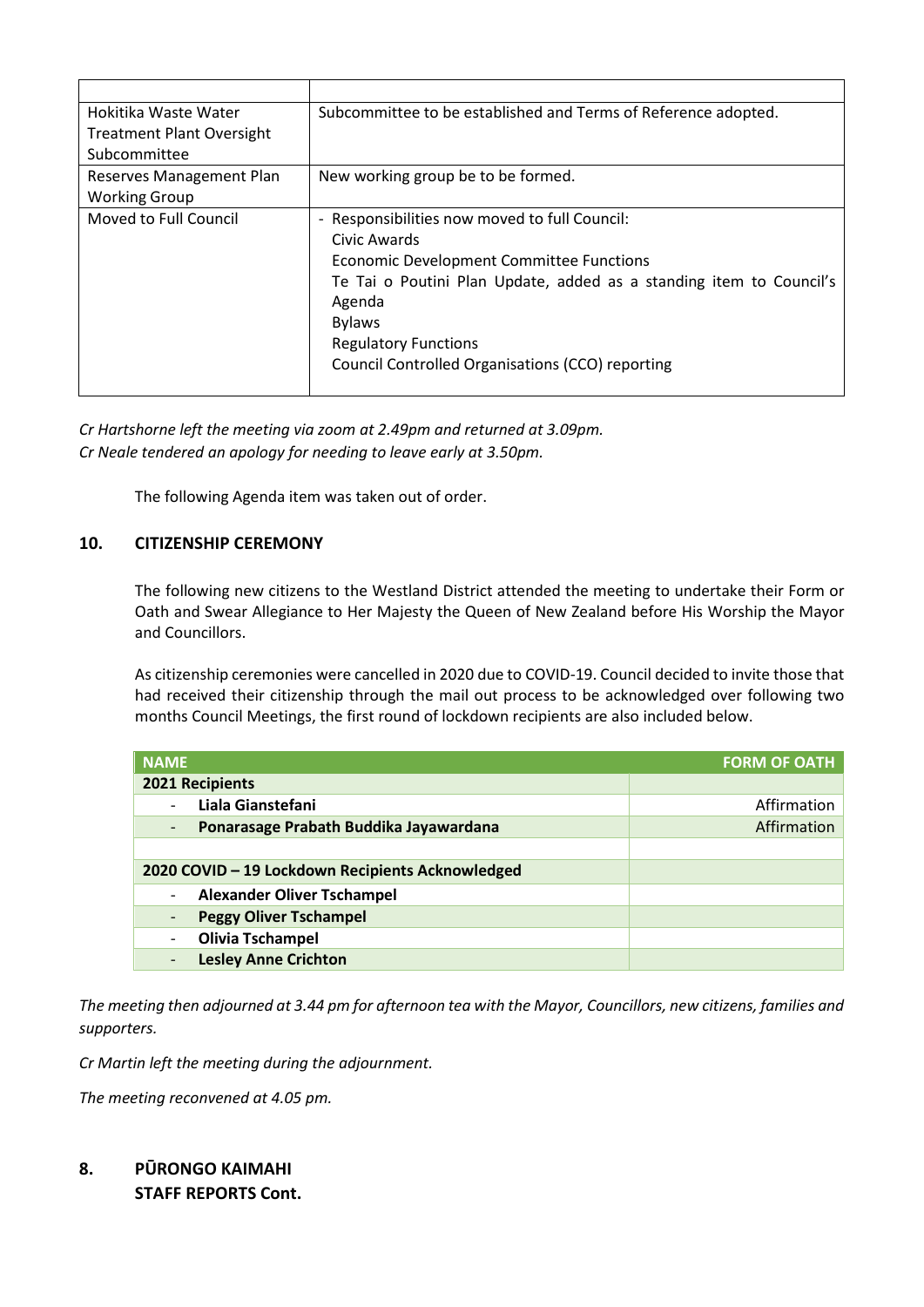# **Hokitika Waste Water Treatment Plant (WWTP) – Oversight Committee**

The Chief Executive spoke to this item and advised the purpose of this report is to establish a Hokitika WWTP Oversight Committee to oversee the Hokitika Wastewater Treatment Plant Project. This is a significant investment for Council and a Memorandum of Understanding (MoU) has been entered into with our Iwi partners as a collaborative governance project. The Oversight Committee would be required to present to Council for endorsement.

Moved Cr Kennedy, seconded Cr Hartshorne and **Resolved** that:

- A) Council receive the report.
- B) That engagement and consultation will be undertaken with Iwi as part of the establishment of the Hokitika WWTP Oversight Committee.
- C) That the Chief Executive complete a draft Terms of Reference for the committee and report back to Council at the May 2021 Council meeting.

*ACTION: Media release to be completed advising the formation of the committee.* 

# **Adoption of Amended Statement of Technical Changes to the Long Term Plan 2018 -2028**

The Strategy and Communication Advisor spoke to this item and advised the purpose of this report is to adopt the amended Summary of Technical Changes to the Long Term Plan 2018 – 2028 (SOT).

Moved Deputy Mayor Carruthers, seconded Cr Hart and **Resolved** that:

- A) Council receive the report.
- B) That Council adopt the amended Summary of Technical Changes to the Long Term Plan 2018 – 2028.

# **Re-Adoption of the Westland District Council Water Supply Bylaw 2016**

The 3 Water Engineer spoke to this item and advised the purpose of this report is to seek the re-adoption of the Westland District Council Water Supply Bylaw 2016 due to minor administrative changes, including references to current legislation.

Moved Cr Davidson, seconded Cr Hartshorne and **Resolved** that:

- A) Council receive the report.
- B) Council support the preferred option to re-adopt the amended Westland District Council Water Supply Bylaw 2016.

# **9. ADMINISTRATIVE RESOLUTION**

Moved His Worship the Mayor, seconded Cr Kennedy and **Resolved** that Council confirm its Seal being affixed to the following document as listed on the Agenda:

| <b>Susan Teresa</b> | Warrant of                                          | To act in the Westland District as:                                                                                                                                                                                                                                         |
|---------------------|-----------------------------------------------------|-----------------------------------------------------------------------------------------------------------------------------------------------------------------------------------------------------------------------------------------------------------------------------|
| <b>GOOCH</b>        | Appointment -<br><b>Building</b><br>Control Officer | An Officer pursuant to Section 174 of the Local<br>Government Act 2002; and<br>An Authorised Officer pursuant to Section 222 of the<br>$\bullet$<br>Building Act 2004; and<br>An Enforcement Officer pursuant to Section 371b of the<br>$\bullet$<br>Building Act 2004; and |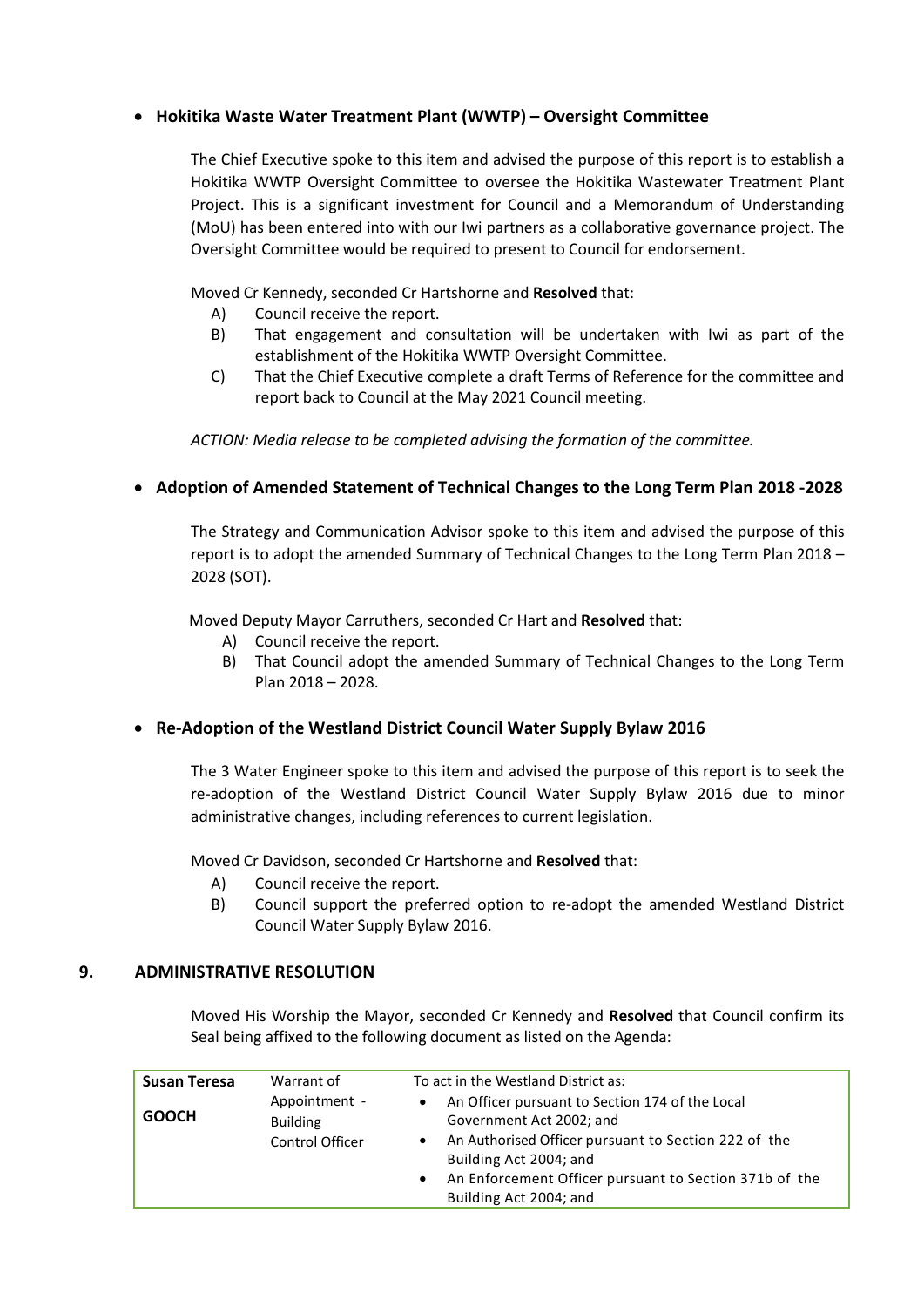- An Officer under the Westland District Council Bylaws; and
- An Enforcement Officer pursuant to Section 38 of the Resource Management Act 1991.

# **11. KA MATATAPU TE WHAKATAUNGA I TE TŪMATANUI RESOLUTION TO GO INTO PUBLIC EXCLUDED**

(to consider and adopt confidential items)

 Moved His Worship the Mayor, seconded Cr Hart and **Resolved** that Council confirm that the public were excluded from the meeting in accordance with Section 48, Local Government Official Information and Meetings Act 1987 at 4.23pm.

The general subject of the matters to be considered while the public are excluded, the reason for passing this resolution in relation to each matter and the specific grounds under Section 48(1) of the Local Government Official Information and Meetings Act 1987 for the passing of the resolution are as follows:

| Item<br>No. | subject<br><b>General</b><br><b>of</b><br>each matter to<br>be<br>considered | for<br>passing<br><b>Reason</b><br>this<br>resolution<br>in<br>relation<br>each<br>to<br>matter | Ground(s) under Section 48(1) for the<br>passing of this resolution                                                                                                                                                      |
|-------------|------------------------------------------------------------------------------|-------------------------------------------------------------------------------------------------|--------------------------------------------------------------------------------------------------------------------------------------------------------------------------------------------------------------------------|
| 1.          | <b>Confidential Minutes</b><br>- 25 March 2021                               | Good<br>reasons<br>to<br>withhold exist under<br>Section 7                                      | That the public conduct of the relevant<br>part of the proceedings of the meeting<br>would be likely to result in the disclosure<br>of information for which good reason or<br>withholding exists.<br>Section $48(1)(a)$ |
| 2.          | Development West<br>Coast 6 Monthly<br>Update.                               | Good<br>reasons<br>to<br>withhold exist under<br>Section 7                                      | That the public conduct of the relevant<br>part of the proceedings of the meeting<br>would be likely to result in the disclosure<br>of information for which good reason or<br>withholding exists.<br>Section $48(1)(a)$ |
| 3.          | Appointment of<br><b>District Licensing</b><br>Committee Members.            | Good<br>reasons<br>to<br>withhold exist under<br>Section 7                                      | That the public conduct of the relevant<br>part of the proceedings of the meeting<br>would be likely to result in the disclosure<br>of information for which good reason or<br>withholding exists.<br>Section $48(1)(a)$ |
| 4.          | <b>Franz Josef Master</b><br>Plan.                                           | Good<br>reasons<br>to<br>withhold exist under<br>Section 7                                      | That the public conduct of the relevant<br>part of the proceedings of the meeting<br>would be likely to result in the disclosure<br>of information for which good reason or<br>withholding exists.<br>Section $48(1)(a)$ |

This resolution is made in reliance on sections 48(1)(a) and (d) of the Local Government Official Information and Meetings Act 1987 and the particular interests or interests protected by section 7 of